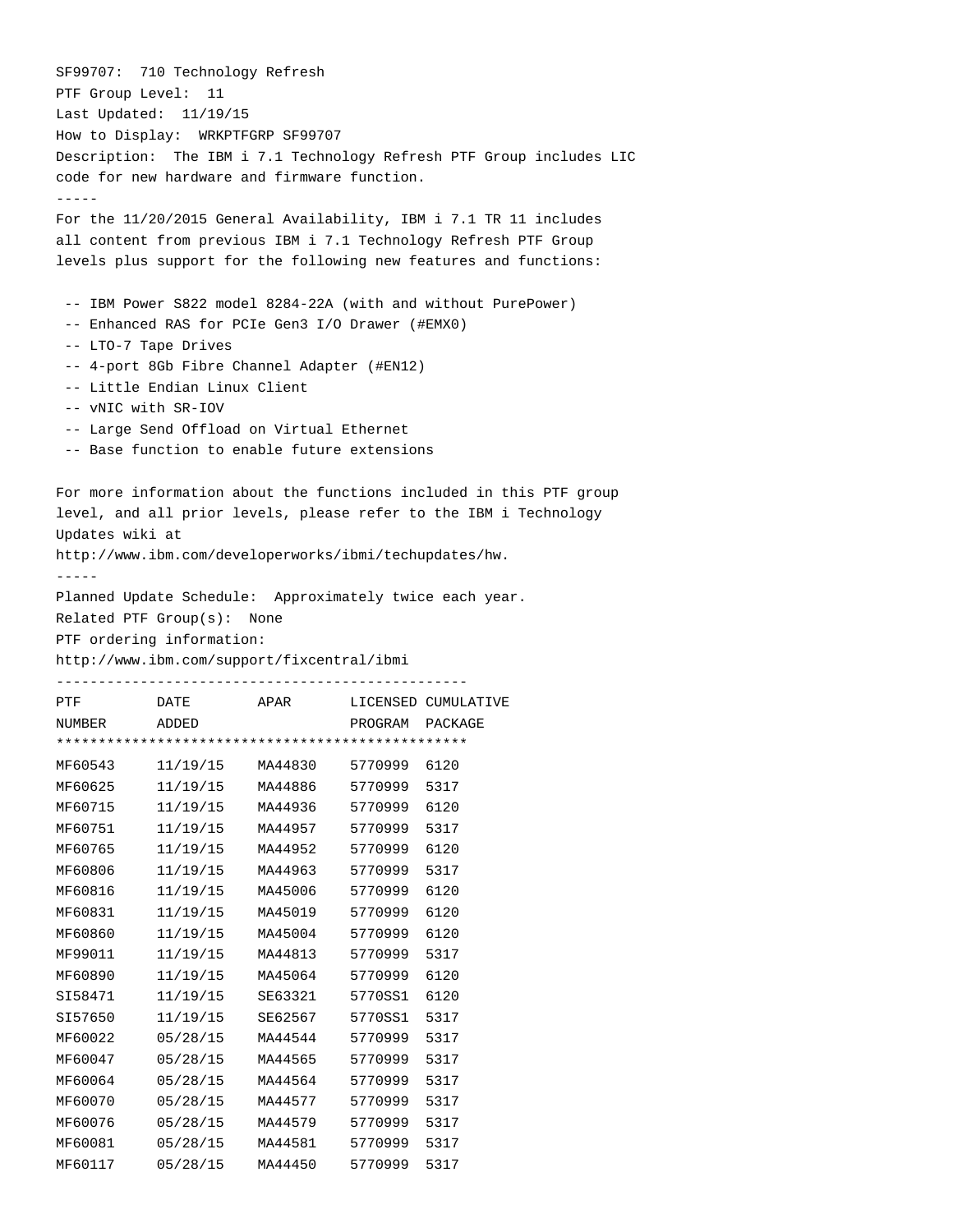| MF60149 | 05/28/15 | MA44615 | 5770999 | 5317 |
|---------|----------|---------|---------|------|
| MF60150 | 05/28/15 | MA44616 | 5770999 | 5317 |
| MF60160 | 05/28/15 | MA43989 | 5770999 | 5317 |
| MF60158 | 05/28/15 | MA44620 | 5770999 | 5317 |
| MF60174 | 05/28/15 | MA44628 | 5770999 | 5317 |
| MF60187 | 05/28/15 | MA44634 | 5770999 | 5317 |
| MF60189 | 05/28/15 | MA44635 | 5770999 | 5317 |
| MF60193 | 05/28/15 | MA44636 | 5770999 | 5317 |
| MF99010 | 05/28/15 | MA44436 | 5770999 | 5142 |
| MF59222 | 05/28/15 | MA44115 | 5770999 | 5142 |
| MF59735 | 05/28/15 | MA44382 | 5770999 | 5142 |
| MF59805 | 05/28/15 | MA44425 | 5770999 | 5142 |
| MF59849 | 05/28/15 | MA44454 | 5770999 | 5142 |
| MF59918 | 05/28/15 | MA44483 | 5770999 | 5142 |
| MF59919 | 05/28/15 | MA44490 | 5770999 | 5142 |
| MF59934 | 05/28/15 | MA44379 | 5770999 | 5142 |
| MF59939 | 05/28/15 | MA44496 | 5770999 | 5317 |
| MF59947 | 05/28/15 | MA44506 | 5770999 | 5142 |
| MF59953 | 05/28/15 | MA44509 | 5770999 | 5142 |
| MF59968 | 05/28/15 | MA44507 | 5770999 | 5142 |
| MF59969 |          | MA44465 | 5770999 | 5317 |
|         | 05/28/15 |         |         |      |
| MF60012 | 05/28/15 | MA44527 | 5770999 | 5142 |
| SI57068 | 05/28/15 | SE62026 | 5770SS1 | 5317 |
| SI56104 | 05/28/15 | SE61315 | 5770SS1 | 5142 |
| MF59322 | 11/10/14 | MA44167 | 5770999 | 5142 |
| MF59353 | 11/10/14 | MA44194 | 5770999 | 5142 |
| MF59355 | 11/10/14 | MA44193 | 5770999 | 5142 |
| MF59369 | 11/10/14 | MA44201 | 5770999 | 5142 |
| MF59371 | 11/10/14 | MA44199 | 5770999 | 5142 |
| MF99009 | 11/10/14 | MA43847 | 5770999 | 4283 |
| MF58572 | 11/10/14 | MA43760 | 5770999 | 5142 |
| MF58797 | 11/10/14 | MA43894 | 5770999 | 4283 |
| MF58826 | 11/10/14 | MA43908 | 5770999 | 4283 |
| MF58893 | 11/10/14 | MA43951 | 5770999 | 4283 |
| MF58900 | 11/10/14 | MA43958 | 5770999 | 4283 |
| MF58902 | 11/10/14 | MA43959 | 5770999 | 4283 |
| MF58922 | 11/10/14 | MA43972 | 5770999 | 4283 |
| MF58932 | 11/10/14 | MA43976 | 5770999 | 4283 |
| MF58934 | 11/10/14 | MA43974 | 5770999 | 4283 |
| MF58939 | 11/10/14 | MA43984 | 5770999 | 4283 |
| MF58946 | 11/10/14 | MA43986 | 5770999 | 4283 |
| MF58950 | 11/10/14 | MA43990 | 5770999 | 4283 |
| MF58952 | 11/10/14 | MA43993 | 5770999 | 4283 |
| MF58964 | 11/10/14 | MA43801 | 5770999 | 4283 |
| MF58965 | 11/10/14 | MA43971 | 5770999 | 4283 |
| MF58966 | 11/10/14 | MA43997 | 5770999 | 4283 |
| MF58969 | 11/10/14 | MA43979 | 5770999 | 4283 |
| MF58980 | 11/10/14 | MA44003 | 5770999 | 4283 |
| MF59018 | 11/10/14 | MA44030 | 5770999 | 4283 |
| MF59028 | 11/10/14 | MA44032 | 5770999 | 4283 |
| MF59046 | 11/10/14 | MA44027 | 5770999 | 4283 |
| MF59050 | 11/10/14 | MA44043 | 5770999 | 4283 |
| MF59053 | 11/10/14 | MA44044 | 5770999 | 4283 |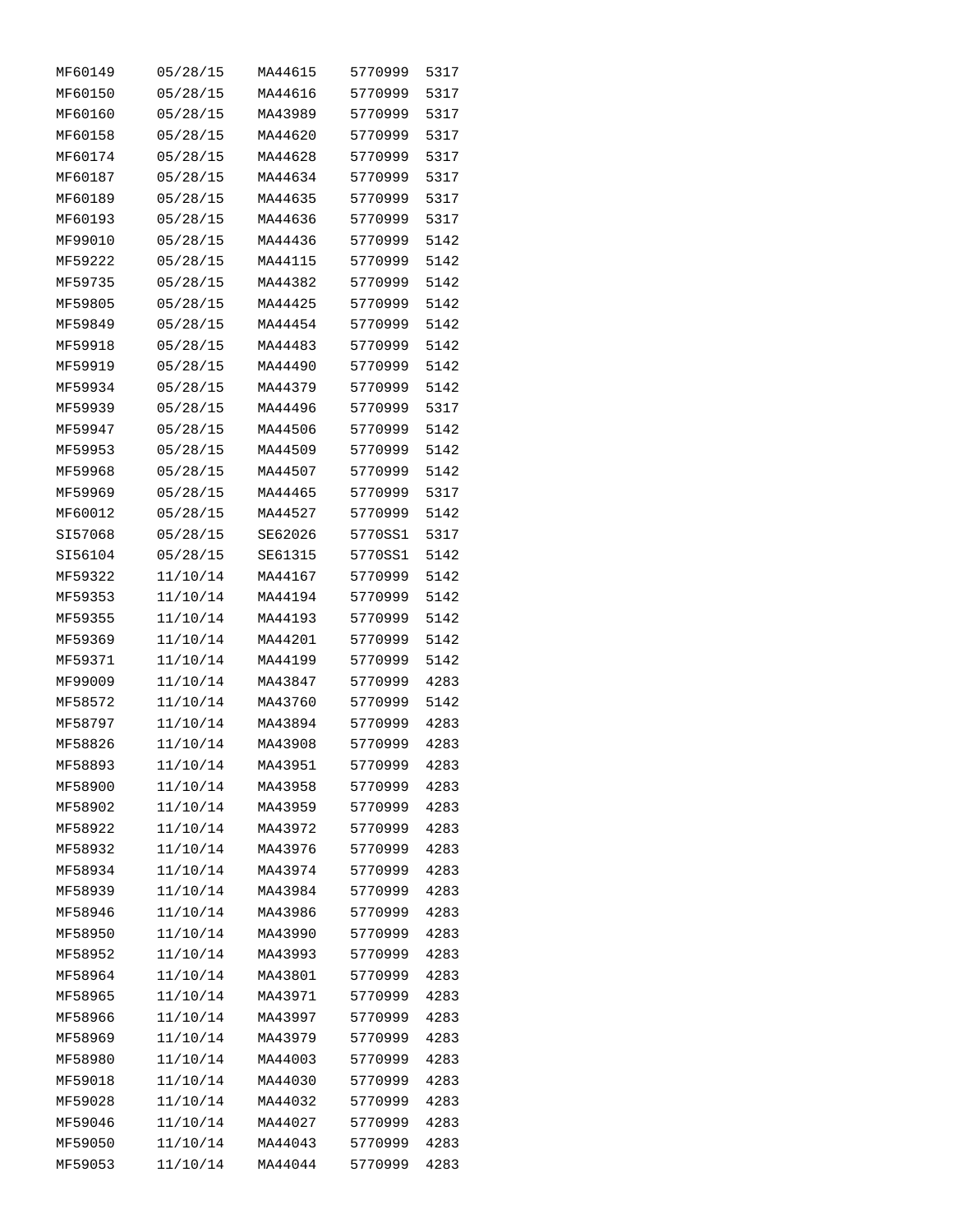| MF59060 | 11/10/14 | MA44049 | 5770999 | 4283 |
|---------|----------|---------|---------|------|
| MF59066 | 11/10/14 | MA44046 | 5770999 | 4283 |
| MF59069 | 11/10/14 | MA44052 | 5770999 | 5142 |
| MF59073 | 11/10/14 | MA44036 | 5770999 | 4283 |
| MF59129 | 11/10/14 | MA44079 | 5770999 | 5142 |
| MF59135 | 11/10/14 | MA44065 | 5770999 | 5142 |
| MF59142 | 11/10/14 | MA44088 | 5770999 | 4283 |
| MF59160 | 11/10/14 | MA44090 | 5770999 | 5142 |
| MF59162 | 11/10/14 | MA44089 | 5770999 | 4283 |
| MF59185 | 11/10/14 | MA44100 | 5770999 | 5142 |
| MF59197 | 11/10/14 | MA44074 | 5770999 | 5142 |
| MF59199 | 11/10/14 | MA44106 | 5770999 | 5142 |
| MF59201 | 11/10/14 | MA44069 | 5770999 | 5142 |
| MF59208 | 11/10/14 | MA44108 | 5770999 | 5142 |
| MF59247 | 11/10/14 | MA44126 | 5770999 | 5142 |
| MF59261 | 11/10/14 | MA44133 | 5770999 | 5142 |
| MF59263 | 11/10/14 | MA44134 | 5770999 | 5142 |
| MF59286 | 11/10/14 | MA44150 | 5770999 | 5142 |
| MF59304 | 11/10/14 | MA44160 | 5770999 | 5142 |
| MF59314 | 11/10/14 | MA44165 | 5770999 | 5142 |
| SI55304 | 11/10/14 | SE60604 | 5770SS1 | 5142 |
| SI53868 | 11/10/14 | SE59560 | 5770SS1 | 4283 |
| SI55294 | 11/10/14 | SE60588 | 5770SS1 | 5142 |
| MF58238 | 06/05/14 | MA43577 | 5770999 | 4283 |
| MF58249 | 06/05/14 | MA43604 | 5770999 | 4143 |
| MF58250 | 06/05/14 | MA43592 | 5770999 | 4143 |
| MF58272 | 06/05/14 | MA43614 | 5770999 | 4143 |
| MF58275 | 06/05/14 | MA43615 | 5770999 | 4143 |
| MF58284 | 06/05/14 | MA43621 | 5770999 | 4143 |
| MF58309 | 06/05/14 | MA43631 | 5770999 | 4283 |
| MF58323 | 06/05/14 | MA43640 | 5770999 | 4143 |
| MF58327 | 06/05/14 | MA43647 | 5770999 | 4143 |
| MF58338 | 06/05/14 | MA43653 | 5770999 | 4283 |
| MF58346 | 06/05/14 | MA43658 | 5770999 | 4143 |
| MF58354 | 06/05/14 | MA43662 | 5770999 | 4143 |
| MF58358 | 06/05/14 | MA43666 | 5770999 | 4143 |
| MF58367 | 06/05/14 | MA43672 | 5770999 | 4143 |
| MF58375 | 06/05/14 | MA43674 | 5770999 | 4283 |
| MF58381 |          |         |         |      |
|         | 06/05/14 | MA43677 | 5770999 | 4143 |
| MF58383 | 06/05/14 | MA43636 | 5770999 | 4143 |
| MF58389 | 06/05/14 | MA43681 | 5770999 | 4143 |
| MF58393 | 06/05/14 | MA43656 | 5770999 | 4143 |
| MF58417 | 06/05/14 | MA43682 | 5770999 | 4143 |
| MF58419 | 06/05/14 | MA43688 | 5770999 | 4283 |
| MF58425 | 06/05/14 | MA43691 | 5770999 | 4143 |
| MF58435 | 06/05/14 | MA43697 | 5770999 | 4143 |
| MF58437 | 06/05/14 | MA43698 | 5770999 | 4143 |
| MF58439 | 06/05/14 | MA43576 | 5770999 | 4143 |
| MF58442 | 06/05/14 | MA43700 | 5770999 | 4143 |
| MF58443 | 06/05/14 | MA43701 | 5770999 | 4143 |
| MF58444 | 06/05/14 | MA43562 | 5770999 | 4143 |
| MF58446 | 06/05/14 | MA43702 | 5770999 | 4143 |
| MF58452 | 06/05/14 | MA43703 | 5770999 | 4143 |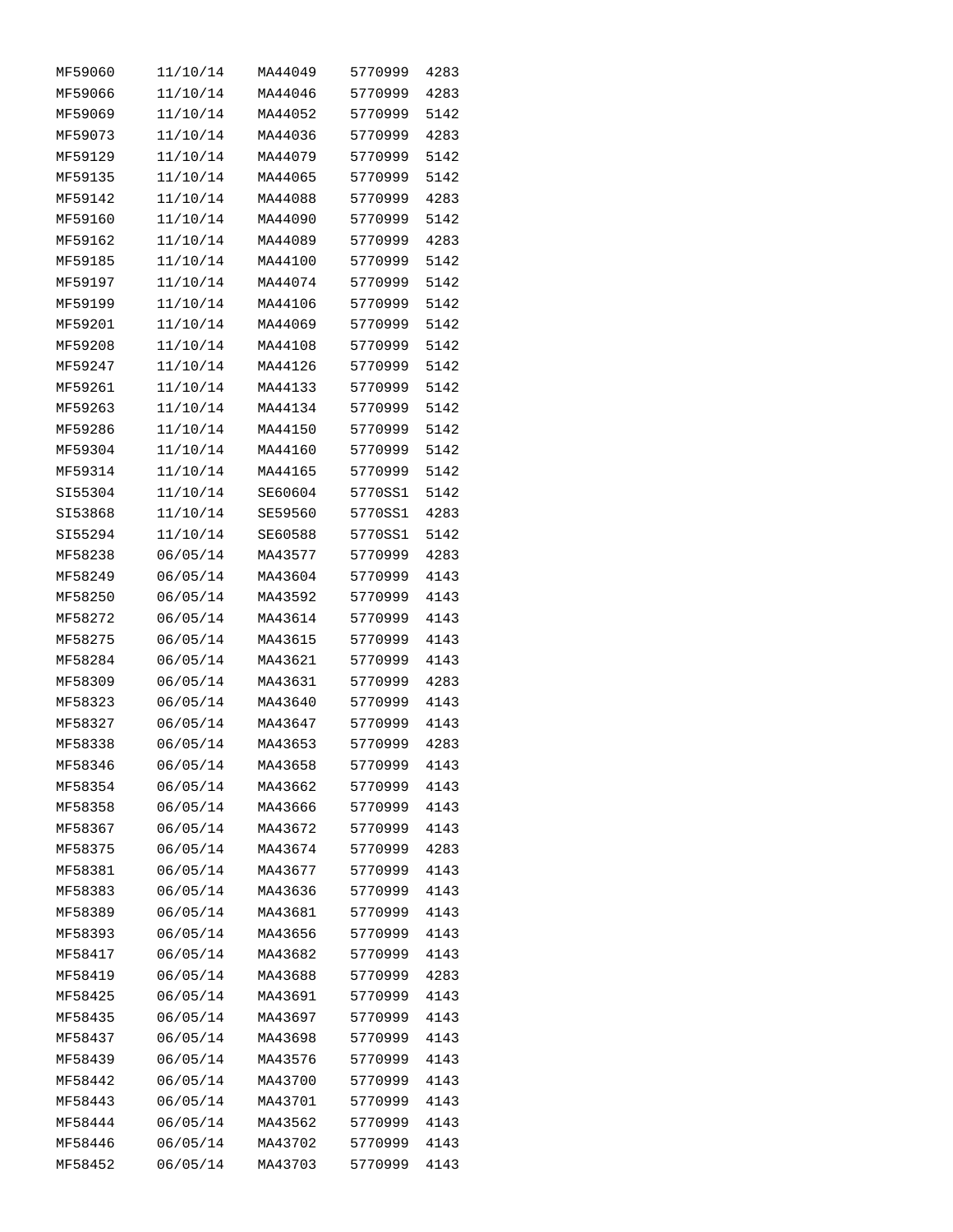| MF58453 | 06/05/14 | MA43704 | 5770999 | 4143 |
|---------|----------|---------|---------|------|
| MF58462 | 06/05/14 | MA43710 | 5770999 | 4283 |
| MF58464 | 06/05/14 | MA43660 | 5770999 | 4283 |
| MF58495 | 06/05/14 | MA43728 | 5770999 | 4283 |
| MF58502 | 06/05/14 | MA43732 | 5770999 | 4283 |
| MF58508 | 06/05/14 | MA43733 | 5770999 | 4143 |
| MF58512 | 06/05/14 | MA43735 | 5770999 | 4143 |
| MF58515 | 06/05/14 | MA43739 | 5770999 | 4283 |
| MF58517 | 06/05/14 | MA43736 | 5770999 | 4143 |
| MF58522 | 06/05/14 | MA43741 | 5770999 | 4283 |
| MF58523 | 06/05/14 | MA43742 | 5770999 | 4283 |
| MF58542 | 06/05/14 | MA43745 | 5770999 | 4283 |
| MF58547 | 06/05/14 | MA43751 | 5770999 | 4283 |
| MF58555 | 06/05/14 | MA43754 | 5770999 | 4283 |
| MF58560 | 06/05/14 | MA43755 | 5770999 | 4283 |
| MF58606 |          | MA43775 | 5770999 | 4283 |
|         | 06/05/14 | MA43784 |         |      |
| MF58616 | 06/05/14 |         | 5770999 | 4143 |
| MF58626 | 06/05/14 | MA43791 | 5770999 | 4283 |
| MF58639 | 06/05/14 | MA43800 | 5770999 | 4283 |
| MF58659 | 06/05/14 | MA43815 | 5770999 | 4283 |
| MF99008 | 06/05/14 | MA43519 | 5770999 | 4143 |
| MF58645 | 06/05/14 | MA43806 | 5770999 | 4283 |
| MF56950 | 06/05/14 | MA42794 | 5770999 | 3298 |
| MF57923 | 06/05/14 | MA43405 | 5770999 | 4143 |
| MF58112 | 06/05/14 | MA43517 | 5770999 | 4143 |
| MF58114 | 06/05/14 | MA43520 | 5770999 | 4143 |
| MF58116 | 06/05/14 | MA43518 | 5770999 | 4143 |
| MF58118 | 06/05/14 | MA43526 | 5770999 | 4143 |
| MF58124 | 06/05/14 | MA43531 | 5770999 | 4143 |
| MF58127 | 06/05/14 | MA43516 | 5770999 | 4143 |
| MF58128 | 06/05/14 | MA43529 | 5770999 | 4143 |
| MF58136 | 06/05/14 | MA43534 | 5770999 | 4143 |
| MF58143 | 06/05/14 | MA43536 | 5770999 | 4283 |
| MF58144 | 06/05/14 | MA43533 | 5770999 | 4143 |
| MF58162 | 06/05/14 | MA43367 | 5770999 | 4143 |
| MF58173 | 06/05/14 | MA43547 | 5770999 | 4143 |
| MF58175 | 06/05/14 | MA43551 | 5770999 | 4143 |
| MF58181 | 06/05/14 | MA43550 | 5770999 | 4143 |
| MF58184 | 06/05/14 | MA43563 | 5770999 | 4143 |
| MF58185 | 06/05/14 | MA43539 | 5770999 | 4143 |
| MF58188 | 06/05/14 | MA43557 | 5770999 | 4283 |
| MF58211 | 06/05/14 | MA43582 | 5770999 | 4143 |
| MF58214 | 06/05/14 | MA43574 | 5770999 | 4283 |
| MF58217 | 06/05/14 | MA43583 | 5770999 | 4143 |
| SI52035 | 06/05/14 | SE57889 | 5770SS1 | 4143 |
| SI53564 | 06/05/14 | SE59321 | 5770SS1 | 4283 |
| SI52034 | 06/05/14 | SE57724 | 5770SS1 | 4143 |
| MF57312 | 11/14/13 | MA42994 | 5770999 | 3298 |
| MF57335 | 11/14/13 | MA43013 | 5770999 | 3298 |
| MF57346 | 11/14/13 | MA43020 | 5770999 | 3298 |
| MF57362 | 11/14/13 | MA43026 | 5770999 | 3298 |
| MF57364 | 11/14/13 | MA43028 | 5770999 | 3298 |
| MF57467 | 11/14/13 | MA43083 | 5770999 | 4143 |
|         |          |         |         |      |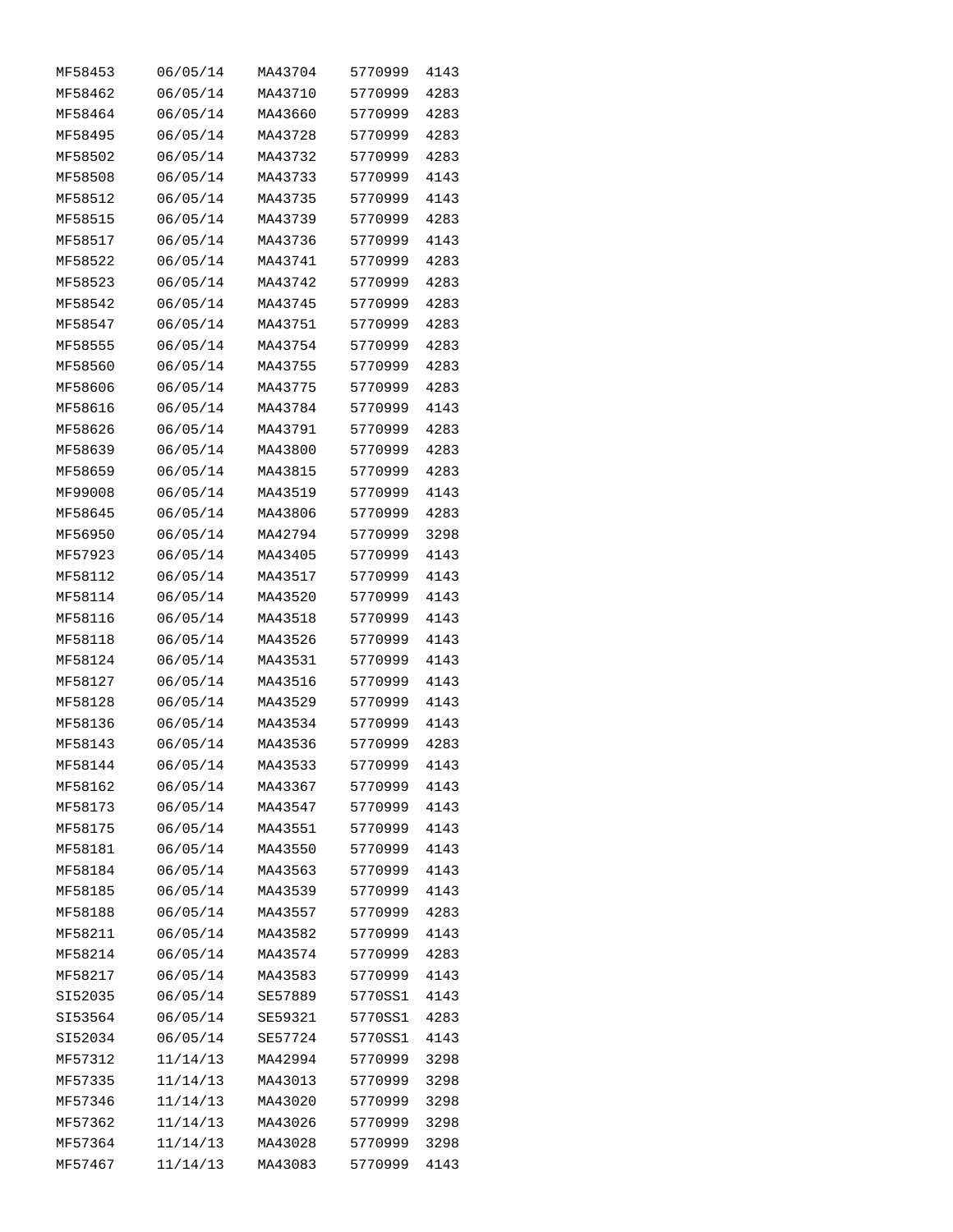| MF57487 | 11/14/13 | MA43093 | 5770999 | 4143 |
|---------|----------|---------|---------|------|
| MF57504 | 11/14/13 | MA43105 | 5770999 | 4143 |
| MF57587 | 11/14/13 | MA43141 | 5770999 | 4143 |
| MF99007 | 11/14/13 | MA42954 | 5770999 | 3298 |
| MF57273 | 11/14/13 | MA42973 | 5770999 | 3298 |
| MF57276 | 11/14/13 | MA42966 | 5770999 | 3298 |
| MF57289 | 11/14/13 | MA42982 | 5770999 | 3298 |
| MF57303 | 11/14/13 | MA42990 | 5770999 | 3298 |
| SI50056 | 11/14/13 | SE55609 | 5770SS1 | 4143 |
| MF56493 | 02/12/13 | MA42531 | 5770999 | 3037 |
| MF56498 | 02/12/13 | MA42538 | 5770999 | 3298 |
| MF56503 | 02/12/13 | MA42541 | 5770999 | 3298 |
| MF56517 | 02/12/13 | MA42486 | 5770999 | 3298 |
| MF56530 | 02/12/13 | MA42553 | 5770999 | 3037 |
| MF56535 | 02/12/13 | MA42557 | 5770999 | 3037 |
| MF56545 | 02/12/13 | MA42564 | 5770999 | 3298 |
| MF56546 | 02/12/13 | MA42565 | 5770999 | 3298 |
| MF56549 | 02/12/13 | MA42566 | 5770999 | 3298 |
| MF56558 | 02/12/13 | MA42571 | 5770999 | 3298 |
| MF56561 | 02/12/13 | MA42569 | 5770999 | 3298 |
| MF56570 | 02/12/13 | MA42579 | 5770999 | 3298 |
| MF56600 | 02/12/13 | MA42597 | 5770999 | 3298 |
| MF56623 | 02/12/13 | MA42604 | 5770999 | 3298 |
| MF56626 | 02/12/13 | MA42602 | 5770999 | 3298 |
| MF56644 | 02/12/13 | MA42611 | 5770999 | 3298 |
| MF56682 | 02/12/13 | MA42626 | 5770999 | 3298 |
| MF56706 | 02/12/13 | MA42640 | 5770999 | 3298 |
| MF99006 | 02/12/13 | MA42469 | 5770999 | 3037 |
| MF55886 | 02/12/13 | MA42205 | 5770999 | 3037 |
| MF56395 | 02/12/13 | MA42485 | 5770999 | 3298 |
| MF56423 | 02/12/13 | MA42501 | 5770999 | 3037 |
| MF56454 | 02/12/13 | MA42511 | 5770999 | 3298 |
| MF56058 | 10/11/12 | MA42300 | 5770999 | 2279 |
| MF56059 | 10/11/12 | MA42305 | 5770999 | 2279 |
| MF56063 | 10/11/12 | MA42306 | 5770999 | 2279 |
| MF56065 | 10/11/12 | MA42307 | 5770999 | 2279 |
| MF56093 | 10/11/12 | MA42326 | 5770999 | 2279 |
| MF56123 | 10/11/12 | MA42340 | 5770999 | 3037 |
|         | 10/11/12 |         | 5770999 |      |
| MF56139 |          | MA42335 |         | 3037 |
| MF56144 | 10/11/12 | MA42349 | 5770999 | 3037 |
| MF56159 | 10/11/12 | MA42357 | 5770999 | 3037 |
| MF56173 | 10/11/12 | MA42361 | 5770999 | 3037 |
| MF56179 | 10/11/12 | MA42353 | 5770999 | 3037 |
| MF56192 | 10/11/12 | MA42370 | 5770999 | 3037 |
| MF99005 | 10/11/12 | MA42216 | 5770999 | 2279 |
| MF55883 | 10/11/12 | MA42204 | 5770999 | 2279 |
| MF55945 | 10/11/12 | MA42220 | 5770999 | 3037 |
| MF55946 | 10/11/12 | MA42236 | 5770999 | 3037 |
| MF55961 | 10/11/12 | MA42244 | 5770999 | 2279 |
| MF55965 | 10/11/12 | MA42242 | 5770999 | 2279 |
| MF55970 | 10/11/12 | MA42247 | 5770999 | 3037 |
| MF55974 | 10/11/12 | MA42249 | 5770999 | 2279 |
| MF55980 | 10/11/12 | MA42256 | 5770999 | 2279 |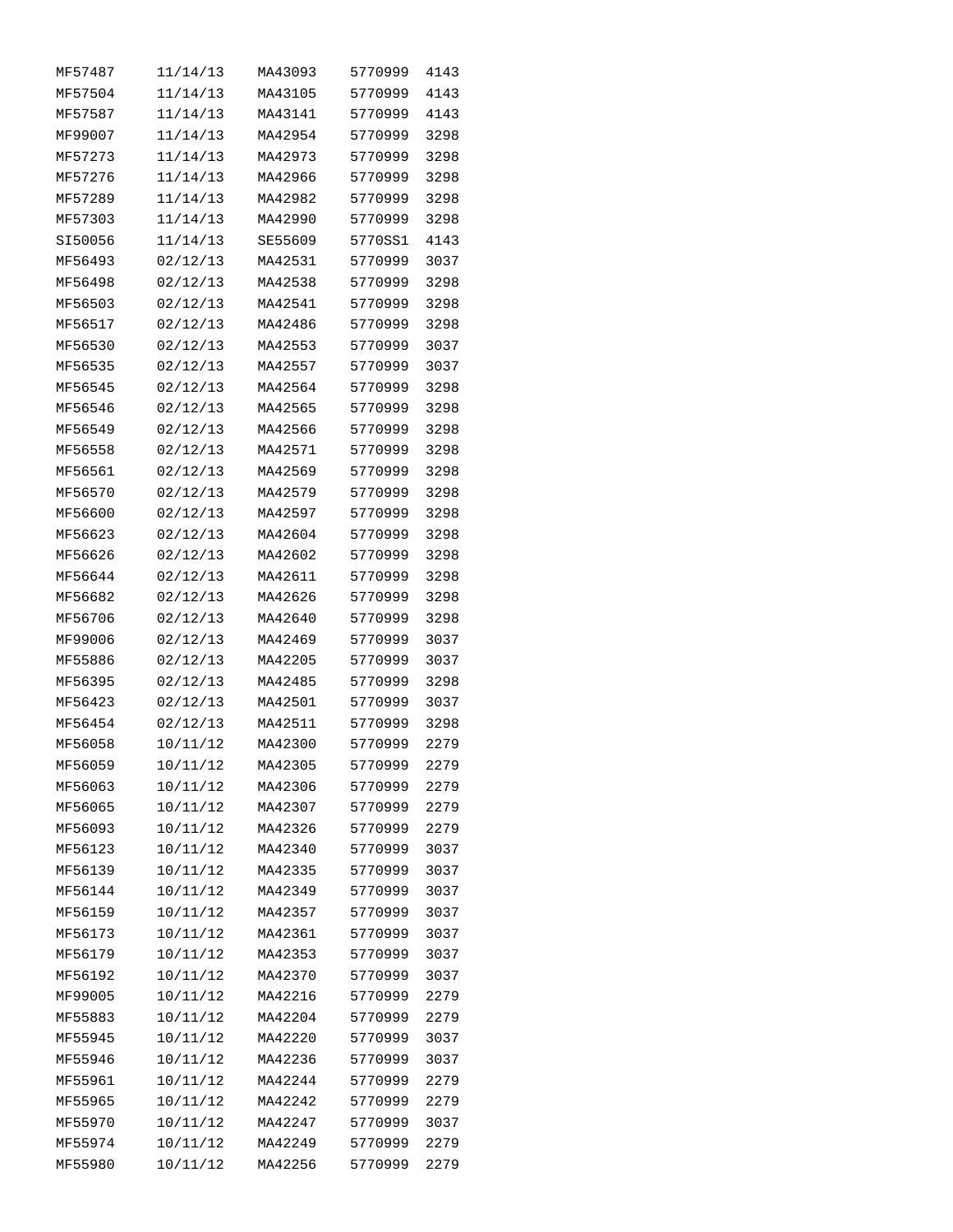| MF55982            | 10/11/12 | MA42258 | 5770999            | 2279 |
|--------------------|----------|---------|--------------------|------|
| MF55983            | 10/11/12 | MA42263 | 5770999            | 2279 |
| MF56010            | 10/11/12 | MA42272 | 5770999            | 3037 |
| MF56013            | 10/11/12 | MA42274 | 5770999            | 3037 |
| MF56014            | 10/11/12 | MA42276 | 5770999            | 2279 |
| MF56017            | 10/11/12 | MA42269 | 5770999            | 2279 |
| MF56021            | 10/11/12 | MA42281 | 5770999            | 2279 |
| MF56022            | 10/11/12 | MA42285 | 5770999            | 2279 |
| MF56025            | 10/11/12 | MA42288 | 5770999            | 2279 |
| MF56055            | 10/11/12 | MA42302 | 5770999            | 2279 |
| MF56057            | 10/11/12 | MA42303 | 5770999            | 3037 |
| SI47833            | 10/11/12 | SE53105 | 5770SS1            | 3037 |
| SI46733            | 10/11/12 | SE51871 | 5770SS1            | 3037 |
| SI47051            | 10/11/12 | SE52249 | 5770SS1            | 3037 |
| SI47350            | 10/11/12 | SE52581 | 5770SS1            | 3037 |
| MF55141            | 05/17/12 | MA41749 | 5770999            | 2279 |
| MF55184            | 05/17/12 | MA41856 | 5770999            | 2115 |
| MF55211            | 05/17/12 | MA41864 | 5770999            | 2279 |
| MF55213            | 05/17/12 | MA41858 | 5770999            | 2279 |
| MF55228            |          | MA41870 | 5770999            | 2279 |
|                    | 05/17/12 | MA41898 |                    |      |
| MF55280            | 05/17/12 |         | 5770999            | 2279 |
| MF55286            | 05/17/12 | MA41900 | 5770999            | 2279 |
| MF55307            | 05/17/12 | MA41908 | 5770999            | 2115 |
| MF55321            | 05/17/12 | MA41915 | 5770999            | 2279 |
| MF55325            | 05/17/12 | MA41920 | 5770999            | 2115 |
| MF55346            | 05/17/12 | MA41930 | 5770999            | 2279 |
| MF55391            | 05/17/12 | MA41879 | 5770999            | 2279 |
| MF55421            | 05/17/12 | MA41830 | 5770999            | 2279 |
| MF55438            | 05/17/12 | MA41963 | 5770999<br>5770999 | 2279 |
| MF55468<br>MF55469 | 05/17/12 | MA41985 | 5770999            | 2279 |
|                    | 05/17/12 | MA41986 |                    | 2279 |
| MF55496            | 05/17/12 | MA41980 | 5770999            | 2279 |
| MF55510            | 05/17/12 | MA42012 | 5770999            | 2279 |
| MF55534            | 05/17/12 | MA42025 | 5770999            | 2279 |
| MF55555            | 05/17/12 | MA42034 | 5770999            | 2279 |
| MF55586            | 05/17/12 | MA42048 | 5770999            | 2279 |
| MF55599            | 05/17/12 | MA42060 | 5770999            | 2279 |
| MF55600            | 05/17/12 | MA42061 | 5770999            | 2279 |
| MF55601            | 05/17/12 | MA42054 | 5770999            | 2279 |
| MF55602            | 05/17/12 | MA42062 | 5770999            | 2279 |
| MF99004            | 05/17/12 | MA41751 | 5770999            | 2115 |
| MF54187            | 05/17/12 | MA41434 | 5770999            | 2115 |
| MF54232            | 05/17/12 | MA41435 | 5770999            | 2115 |
| MF54294            | 05/17/12 | MA41478 | 5770999            | 2115 |
| MF54547            | 05/17/12 | MA41575 | 5770999            | 2115 |
| MF54918            | 05/17/12 | MA41738 | 5770999            | 2115 |
| MF55004            | 05/17/12 | MA41776 | 5770999            | 2115 |
| MF55023            | 05/17/12 | MA41784 | 5770999            | 2115 |
| MF55040            | 05/17/12 | MA41792 | 5770999            | 2115 |
| MF55076            | 05/17/12 | MA41809 | 5770999            | 2115 |
| MF55081            | 05/17/12 | MA41790 | 5770999            | 2279 |
| MF55117            | 05/17/12 | MA41762 | 5770999            | 2279 |
| MF55123            | 05/17/12 | MA41828 | 5770999            | 2115 |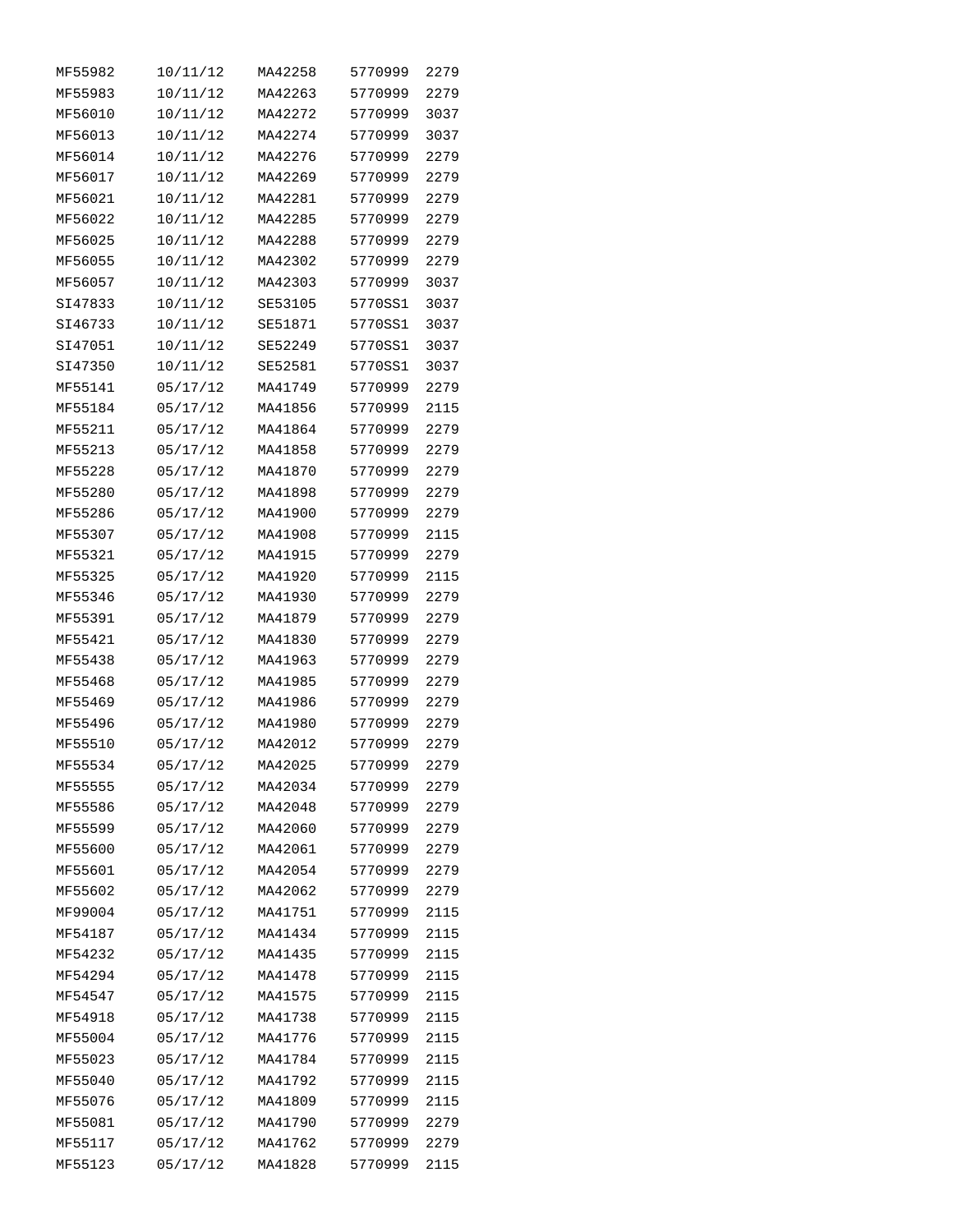| MF55127 | 05/17/12 | MA41807 | 5770999 | 2115 |
|---------|----------|---------|---------|------|
| SI45820 | 05/17/12 | SE50791 | 5770SS1 | 2279 |
| SI45829 | 05/17/12 | SE50813 | 5770SS1 | 2115 |
| SI45830 | 05/17/12 | SE50812 | 5770SS1 | 2115 |
| SI46651 | 05/17/12 | SE51768 | 5770SS1 | 2279 |
| SI46755 | 05/17/12 | SE51900 | 5770SS1 | 2279 |
| SI42815 | 05/17/12 | SE47046 | 5770SS1 | 1270 |
| SI43687 | 05/17/12 | SE48145 | 5770SS1 | 2279 |
| SI43969 | 05/17/12 | SE48258 | 5770SS1 | 2115 |
| SI44110 | 05/17/12 | SE48691 | 5770SS1 | 2279 |
| SI45083 | 05/17/12 | SE49751 | 5770SS1 | 2115 |
| SI45161 | 05/17/12 | SE49997 | 5770SS1 | 2279 |
| SI45567 | 05/17/12 | SE50502 | 5770SS1 | 1000 |
| MF52562 | 10/13/11 | MA40666 | 5770999 | 1270 |
| MF53656 | 10/13/11 | MA41165 | 5770999 | 2115 |
| MF99003 | 10/13/11 | MA41128 | 5770999 | 1270 |
| MF54328 | 10/13/11 | MA41462 | 5770999 | 2115 |
| MF54317 | 10/13/11 | MA41487 | 5770999 | 2115 |
| MF54229 | 10/13/11 | MA41457 | 5770999 | 2115 |
| MF54204 |          | MA41442 | 5770999 | 2115 |
|         | 10/13/11 |         |         | 2115 |
| MF54188 | 10/13/11 | MA41432 | 5770999 |      |
| MF54108 | 10/13/11 | MA41391 | 5770999 | 2115 |
| MF54103 | 10/13/11 | MA41397 | 5770999 | 2115 |
| MF54079 | 10/13/11 | MA41388 | 5770999 | 2115 |
| MF54074 | 10/13/11 | MA41387 | 5770999 | 2115 |
| MF54067 | 10/13/11 | MA41372 | 5770999 | 2115 |
| MF54015 | 10/13/11 | MA41328 | 5770999 | 2115 |
| MF53987 | 10/13/11 | MA41342 | 5770999 | 2115 |
| MF53982 | 10/13/11 | MA41335 | 5770999 | 2115 |
| MF53972 | 10/13/11 | MA41326 | 5770999 | 2115 |
| MF53929 | 10/13/11 | MA41300 | 5770999 | 2115 |
| MF53892 | 10/13/11 | MA41285 | 5770999 | 2115 |
| MF53850 | 10/13/11 | MA41259 | 5770999 | 1270 |
| MF53843 | 10/13/11 | MA41257 | 5770999 | 1270 |
| MF53841 | 10/13/11 | MA41247 | 5770999 | 2115 |
| MF53829 | 10/13/11 | MA41250 | 5770999 | 2115 |
| MF53822 | 10/13/11 | MA41168 | 5770999 | 2115 |
| MF53801 | 10/13/11 | MA41240 | 5770999 | 1270 |
| MF53798 | 10/13/11 | MA41237 | 5770999 | 2115 |
| MF53797 | 10/13/11 | MA41236 | 5770999 | 2115 |
| MF53795 | 10/13/11 | MA41231 | 5770999 | 2115 |
| MF53778 | 10/13/11 | MA41233 | 5770999 | 2115 |
| MF53763 | 10/13/11 | MA41225 | 5770999 | 1270 |
| MF53761 | 10/13/11 | MA41224 | 5770999 | 1270 |
| MF53759 | 10/13/11 | MA41223 | 5770999 | 1270 |
| MF53745 | 10/13/11 | MA41213 | 5770999 | 2115 |
| MF53744 | 10/13/11 | MA41212 | 5770999 | 1270 |
| MF53733 | 10/13/11 | MA40748 | 5770999 | 1270 |
| MF53721 | 10/13/11 | MA41205 | 5770999 | 1270 |
| MF53697 | 10/13/11 | MA41173 | 5770999 | 2115 |
| MF53682 | 10/13/11 | MA41176 | 5770999 | 2115 |
| MF53681 | 10/13/11 | MA41170 | 5770999 | 1270 |
| MF53666 | 10/13/11 | MA41163 | 5770999 | 1270 |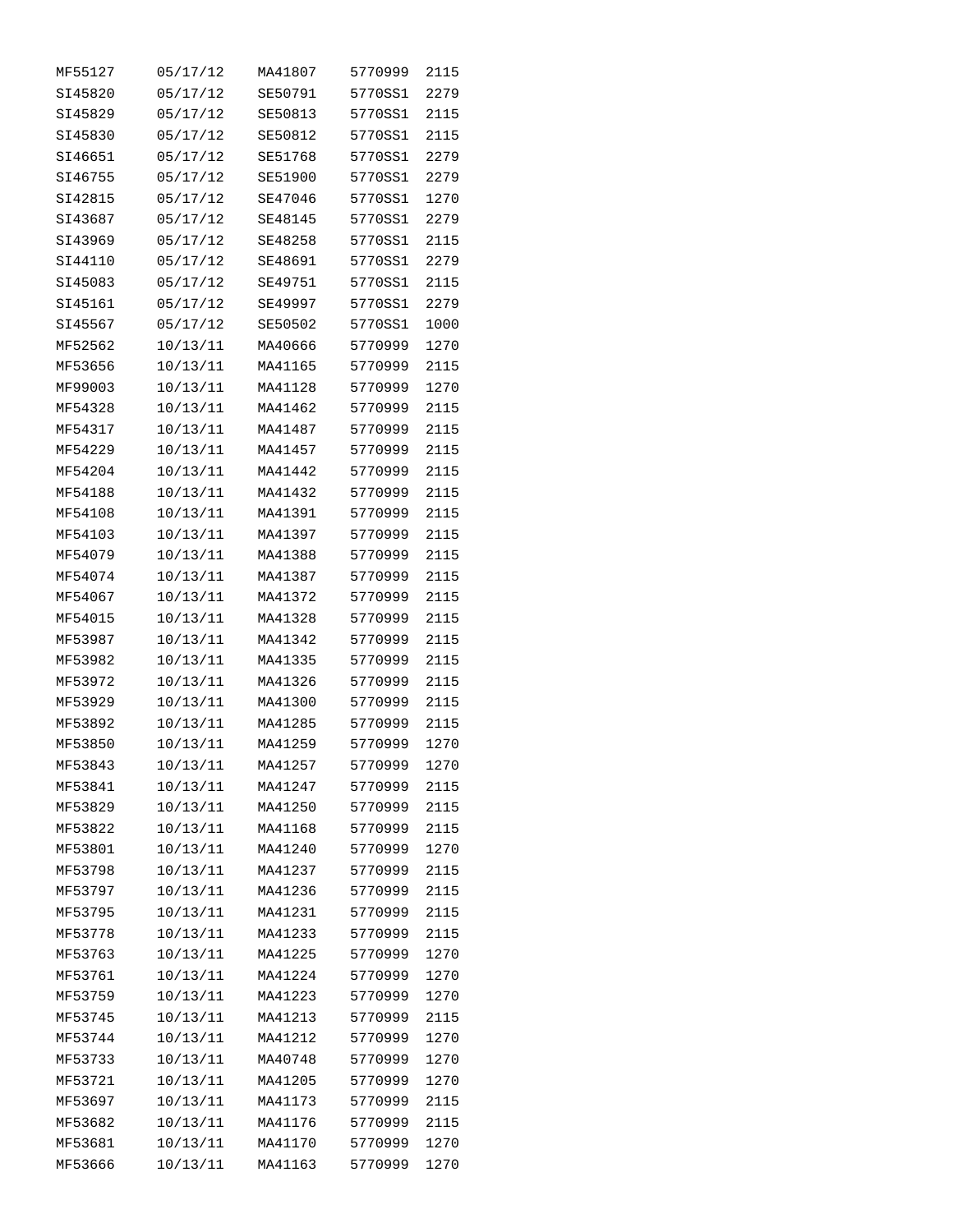| MF53663 | 10/13/11 | MA41167 | 5770999 | 2115 |
|---------|----------|---------|---------|------|
| MF53644 | 10/13/11 | MA41159 | 5770999 | 1270 |
| MF53617 | 10/13/11 | MA41137 | 5770999 | 1270 |
| MF53592 | 10/13/11 | MA41046 | 5770999 | 1270 |
| MF53578 | 10/13/11 | MA41119 | 5770999 | 1270 |
| MF53574 | 10/13/11 | MA41118 | 5770999 | 1270 |
| MF53468 | 10/13/11 | MA41077 | 5770999 | 1270 |
| MF53172 | 10/13/11 | MA40921 | 5770999 | 1270 |
| MF53124 | 10/13/11 | MA40938 | 5770999 | 1270 |
| MF52745 | 10/13/11 | MA40753 | 5770999 | 1270 |
| SI43578 | 10/13/11 | SE48009 | 5770PT1 | 2115 |
| SI42593 | 10/13/11 | SE46763 | 5770SS1 | 2115 |
| SI41758 | 10/13/11 | SE45636 | 5770SS1 | 1270 |
| SI44136 | 10/13/11 | SE48722 | 5770SS1 | 1270 |
| SI44084 | 10/13/11 | SE48660 | 5770SS1 | 1270 |
| SI43661 | 10/13/11 | SE48111 | 5770SS1 | 1270 |
| SI44642 |          | SE49349 | 5770SS1 | 2115 |
|         | 10/13/11 |         | 5770SS1 |      |
| SI42997 | 10/13/11 | SE47259 |         | 2115 |
| MF52224 | 05/13/11 | MA40470 | 5770999 | 1116 |
| MF52217 | 05/13/11 | MA40467 | 5770999 | 1116 |
| MF52216 | 05/13/11 | MA40466 | 5770999 | 1116 |
| MF52184 | 05/13/11 | MA40454 | 5770999 | 1116 |
| MF52158 | 05/13/11 | MA40440 | 5770999 | 1270 |
| MF52149 | 05/13/11 | MA40416 | 5770999 | 1116 |
| MF52119 | 05/13/11 | MA40417 | 5770999 | 1270 |
| MF52109 | 05/13/11 | MA40413 | 5770999 | 1116 |
| MF52041 | 05/13/11 | MA40384 | 5770999 | 1116 |
| MF51869 | 05/13/11 | MA40300 | 5770999 | 1116 |
| MF51662 | 05/13/11 | MA40207 | 5770999 | 1116 |
| MF51397 | 05/13/11 | MA40104 | 5770999 | 1116 |
| MF99002 | 05/13/11 | MA40433 | 5770999 | 1116 |
| MF53195 | 05/13/11 | MA40968 | 5770999 | 1270 |
| MF53169 | 05/13/11 | MA40956 | 5770999 | 1270 |
| MF53168 | 05/13/11 | MA40944 | 5770999 | 1270 |
| MF53164 | 05/13/11 | MA40952 | 5770999 | 1270 |
| MF53136 | 05/13/11 | MA40940 | 5770999 | 1270 |
| MF53113 | 05/13/11 | MA40930 | 5770999 | 1270 |
| MF53083 | 05/13/11 | MA40914 | 5770999 | 1270 |
| MF53028 | 05/13/11 | MA40893 | 5770999 | 1270 |
| MF53018 | 05/13/11 | MA40887 | 5770999 | 1270 |
| MF53007 | 05/13/11 | MA40646 | 5770999 | 1270 |
| MF52981 | 05/13/11 | MA40874 | 5770999 | 1270 |
| MF52979 | 05/13/11 | MA40873 | 5770999 | 1270 |
| MF52971 | 05/13/11 | MA40870 | 5770999 | 1270 |
| MF52897 | 05/13/11 | MA40837 | 5770999 | 1270 |
| MF52881 | 05/13/11 | MA40833 | 5770999 | 1270 |
| MF52874 | 05/13/11 | MA40803 | 5770999 | 1270 |
| MF52837 | 05/13/11 | MA40796 | 5770999 | 1116 |
| MF52835 | 05/13/11 | MA40778 | 5770999 | 1270 |
| MF52834 | 05/13/11 | MA40793 | 5770999 | 1270 |
| MF52831 | 05/13/11 | MA40551 | 5770999 | 1270 |
| MF52820 | 05/13/11 | MA40784 | 5770999 | 1270 |
| MF52811 | 05/13/11 |         | 5770999 | 1270 |
|         |          | MA40785 |         |      |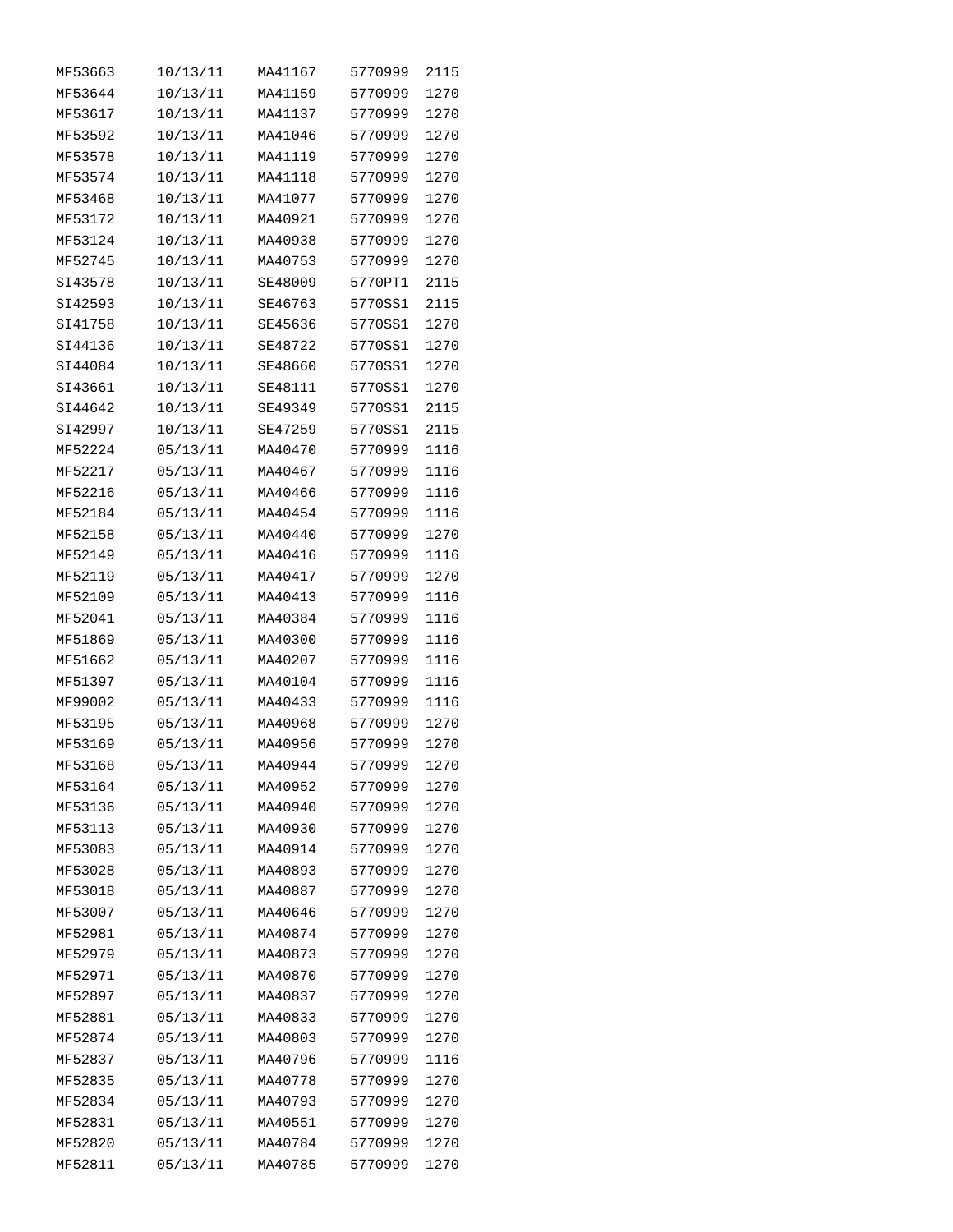| MF52756 | 05/13/11 | MA40769 | 5770999 | 1270 |
|---------|----------|---------|---------|------|
| MF52753 | 05/13/11 | MA40766 | 5770999 | 1270 |
| MF52730 | 05/13/11 | MA40348 | 5770999 | 1270 |
| MF52728 | 05/13/11 | MA40750 | 5770999 | 1270 |
| MF52690 | 05/13/11 | MA40724 | 5770999 | 1270 |
| MF52689 | 05/13/11 | MA40723 | 5770999 | 1270 |
| MF52688 | 05/13/11 | MA40725 | 5770999 | 1270 |
| MF52686 | 05/13/11 | MA40721 | 5770999 | 1270 |
| MF52633 | 05/13/11 | MA40707 | 5770999 | 1116 |
| MF52632 | 05/13/11 | MA40589 | 5770999 | 1270 |
| MF52596 | 05/13/11 | MA40681 | 5770999 | 1270 |
| MF52561 | 05/13/11 | MA40548 | 5770999 | 1270 |
| MF52544 | 05/13/11 | MA40660 | 5770999 | 1270 |
| MF52511 | 05/13/11 | MA40652 | 5770999 | 1116 |
| MF52494 | 05/13/11 | MA40644 | 5770999 | 1270 |
| MF52493 | 05/13/11 | MA40643 | 5770999 | 1270 |
| MF52480 | 05/13/11 | MA40632 | 5770999 | 1270 |
| MF52473 | 05/13/11 | MA40629 | 5770999 | 1116 |
| MF52467 | 05/13/11 | MA40569 | 5770999 | 1116 |
| MF52457 | 05/13/11 | MA40618 | 5770999 | 1116 |
| MF52440 | 05/13/11 | MA40601 | 5770999 | 1270 |
|         | 05/13/11 |         |         |      |
| MF52404 |          | MA40582 | 5770999 | 1116 |
| MF52403 | 05/13/11 | MA40581 | 5770999 | 1116 |
| MF52402 | 05/13/11 | MA40580 | 5770999 | 1116 |
| MF52375 | 05/13/11 | MA40572 | 5770999 | 1116 |
| MF52360 | 05/13/11 | MA40527 | 5770999 | 1116 |
| MF52357 | 05/13/11 | MA40566 | 5770999 | 1116 |
| MF52354 | 05/13/11 | MA40554 | 5770999 | 1116 |
| MF52351 | 05/13/11 | MA40565 | 5770999 | 1116 |
| MF52346 | 05/13/11 | MA40557 | 5770999 | 1116 |
| MF52344 | 05/13/11 | MA40556 | 5770999 | 1116 |
| MF52343 | 05/13/11 | MA40555 | 5770999 | 1116 |
| MF52342 | 05/13/11 | MA40553 | 5770999 | 1116 |
| MF52340 | 05/13/11 | MA40546 | 5770999 | 1116 |
| MF52333 | 05/13/11 | MA40543 | 5770999 | 1116 |
| MF52327 | 05/13/11 | MA40541 | 5770999 | 1116 |
| MF52311 | 05/13/11 | MA40525 | 5770999 | 1116 |
| MF52310 | 05/13/11 | MA40536 | 5770999 | 1116 |
| MF52307 | 05/13/11 | MA40535 | 5770999 | 1116 |
| MF52281 | 05/13/11 | MA40503 | 5770999 | 1270 |
| MF52280 | 05/13/11 | MA40502 | 5770999 | 1270 |
| MF52279 | 05/13/11 | MA40501 | 5770999 | 1270 |
| MF52278 | 05/13/11 | MA40500 | 5770999 | 1270 |
| MF52277 | 05/13/11 | MA40494 | 5770999 | 1270 |
| MF52276 | 05/13/11 | MA40495 | 5770999 | 1270 |
| MF52268 | 05/13/11 | MA40496 | 5770999 | 1270 |
| MF52267 | 05/13/11 | MA40482 | 5770999 | 1270 |
| MF52265 | 05/13/11 | MA40498 | 5770999 | 1270 |
| MF52263 | 05/13/11 | MA40492 | 5770999 | 1270 |
| MF52261 | 05/13/11 | MA40511 | 5770999 | 1270 |
| MF52260 | 05/13/11 | MA40488 | 5770999 | 1270 |
| MF52259 | 05/13/11 | MA40486 | 5770999 | 1270 |
| MF52249 | 05/13/11 | MA40481 | 5770999 | 1270 |
|         |          |         |         |      |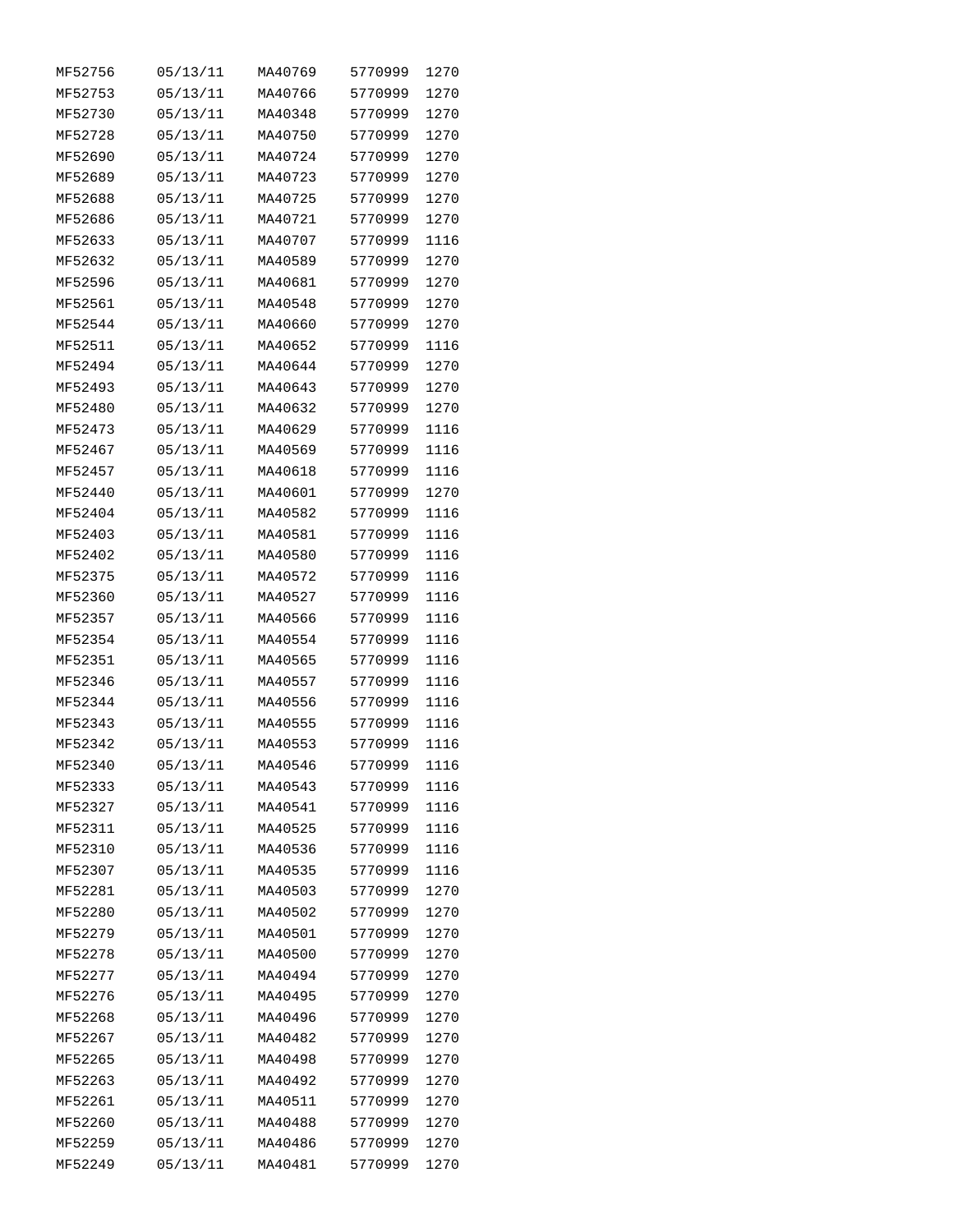| MF52248 | 05/13/11 | MA40478 | 5770999 | 1270 |
|---------|----------|---------|---------|------|
| MF52247 | 05/13/11 | MA40484 | 5770999 | 1270 |
| MF52246 | 05/13/11 | MA40499 | 5770999 | 1270 |
| MF52229 | 05/13/11 | MA40473 | 5770999 | 1116 |
| SI42894 | 05/13/11 | SE47020 | 5770SS1 | 1270 |
| SI42893 | 05/13/11 | SE47021 | 5770SS1 | 1270 |
| SI43596 | 05/13/11 | SE48028 | 5770SS1 | 1270 |
| SI43588 | 05/13/11 | SE47993 | 5770SS1 | 1270 |
| SI43585 | 05/13/11 | SE48015 | 5770SS1 | 1270 |
| SI37782 | 09/09/10 | SE40886 | 5733CY3 | 1000 |
| MF49481 | 09/09/10 | MA39208 | 5770999 | 0229 |
| MF50528 | 09/09/10 | MA39676 | 5770999 | 0229 |
| MF51192 | 09/09/10 | MA39979 | 5770999 | 1116 |
| MF50486 | 09/09/10 | MA39656 | 5770999 | 1116 |
| MF49235 | 09/09/10 | MA39089 | 5770999 | 0229 |
| MF50657 | 09/09/10 | MA39760 | 5770999 | 1116 |
| MF50572 | 09/09/10 | MA39707 | 5770999 | 1116 |
| MF51023 | 09/09/10 | MA39898 | 5770999 | 1116 |
| MF51166 |          | MA39973 | 5770999 |      |
|         | 09/09/10 |         |         | 1116 |
| MF50234 | 09/09/10 | MA39372 | 5770999 | 0229 |
| MF50256 | 09/09/10 | MA39264 | 5770999 | 0229 |
| MF50265 | 09/09/10 | MA39580 | 5770999 | 0229 |
| MF50267 | 09/09/10 | MA39579 | 5770999 | 0229 |
| MF50347 | 09/09/10 | MA39604 | 5770999 | 1116 |
| MF50348 | 09/09/10 | MA39608 | 5770999 | 0229 |
| MF50367 | 09/09/10 | MA39463 | 5770999 | 1116 |
| MF50382 | 09/09/10 | MA39565 | 5770999 | 1116 |
| MF50405 | 09/09/10 | MA39603 | 5770999 | 0229 |
| MF50408 | 09/09/10 | MA39613 | 5770999 | 1116 |
| MF50536 | 09/09/10 | MA39677 | 5770999 | 1116 |
| MF50547 | 09/09/10 | MA39698 | 5770999 | 1116 |
| MF50605 | 09/09/10 | MA39713 | 5770999 | 1116 |
| MF50607 | 09/09/10 | MA39732 | 5770999 | 1116 |
| MF50656 | 09/09/10 | MA39759 | 5770999 | 0229 |
| MF50672 | 09/09/10 | MA39767 | 5770999 | 0229 |
| MF50702 | 09/09/10 | MA39745 | 5770999 | 0229 |
| MF50708 | 09/09/10 | MA39779 | 5770999 | 1116 |
| MF50745 | 09/09/10 | MA39795 | 5770999 | 0229 |
| MF50841 | 09/09/10 | MA39829 | 5770999 | 1116 |
| MF50860 | 09/09/10 | MA39807 | 5770999 | 1116 |
| MF50965 | 09/09/10 | MA36994 | 5770999 | 1116 |
| MF51018 | 09/09/10 | MA39912 | 5770999 | 1116 |
| MF51030 | 09/09/10 | MA39538 | 5770999 | 1116 |
| MF51061 | 09/09/10 | MA39934 | 5770999 | 1116 |
| MF51095 | 09/09/10 | MA39947 | 5770999 | 1116 |
| MF51112 | 09/09/10 | MA39704 | 5770999 | 1116 |
| MF51117 | 09/09/10 | MA39958 | 5770999 | 1116 |
| MF50619 | 09/09/10 | MA39741 | 5770999 | 0229 |
| SI40303 | 09/09/10 | SE43788 | 5770SS1 | 1116 |
| SI41153 | 09/09/10 | SE44911 | 5770SS1 | 1116 |
| SI40878 | 09/09/10 | SE44632 | 5770SS1 | 1116 |
| SI40203 | 09/09/10 | SE43825 | 5770SS1 | 1000 |
| SI40237 | 09/09/10 | SE43862 | 5770SS1 | 1116 |
|         |          |         |         |      |